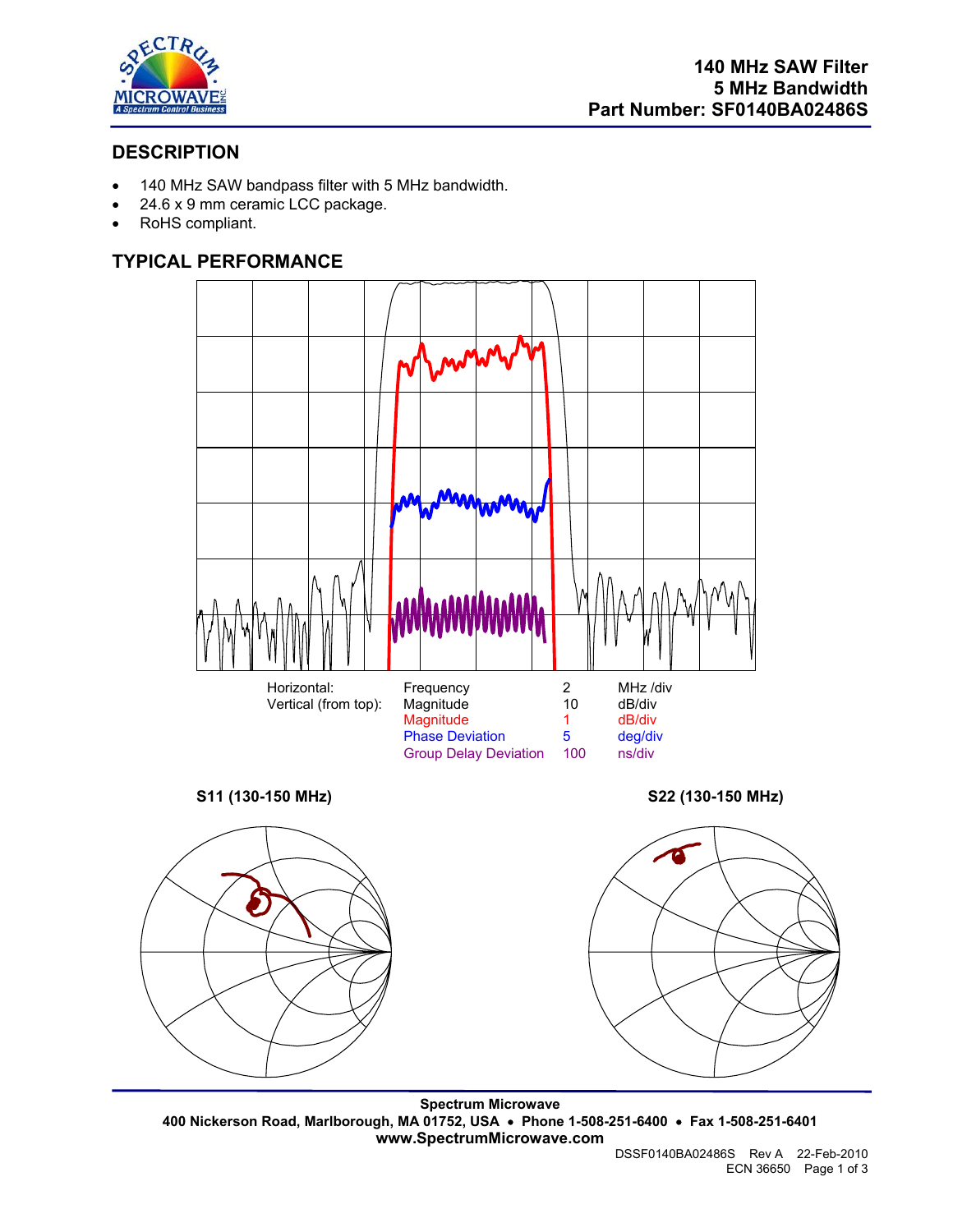

# **SPECIFICATION**

| Parameter                                   | Min    | l yp.  | <b>Max</b> | <b>Units</b>    |
|---------------------------------------------|--------|--------|------------|-----------------|
| Center Frequency (Fc) <sup>1</sup>          |        | 140.00 |            | <b>MHz</b>      |
| Insertion Loss <sup>2</sup>                 |        | 20.5   | 25         | dB              |
| Lower 1dB Band Edge                         |        | 137.29 | 137.55     | <b>MHz</b>      |
| Upper 1dB Band Edge                         | 142.45 | 142.71 |            | <b>MHz</b>      |
| Lower 3dB Band Edge                         |        | 136.98 | 137.35     | <b>MHz</b>      |
| Upper 3dB Band Edge                         | 142.65 | 143.12 |            | <b>MHz</b>      |
| Lower 30dB Band Edge                        | 136.00 | 136.54 |            | <b>MHz</b>      |
| Upper 30dB Band Edge                        |        | 143.49 | 144.00     | <b>MHz</b>      |
| Passband Ripple <sup>3</sup>                |        | 0.8    | 1.0        | dB p-p          |
| Phase Ripple <sup>3</sup>                   |        | 2.5    | 5          | deg p-p         |
| <b>Absolute Delay</b>                       |        | 1.84   | 2.3        | <b>us</b>       |
| Group Delay Variation <sup>3,4</sup>        |        | 85     | 100        | ns p-p          |
| Rejection (70 to 125 MHz) <sup>2</sup>      | 55     | 60     |            | dB              |
| $(125 \text{ to } 135.5 \text{ MHz})^2$     | 48     | 53     |            | dB              |
| $(144.5 \text{ to } 155 \text{ MHz})$       | 48     | 53     |            | dB              |
| (155 to 210 MHz)                            | 50     | 53     |            | dB              |
| <b>Temperature Coefficient of Frequency</b> | $-23$  |        |            | ppm/°C          |
| <b>Ambient Temperature</b>                  | 25     |        |            | $\rm ^{\circ}C$ |
| System Source and Load Impedance            | 50     |        |            | Ω               |

Notes: 1. Defined as the average of the lower and upper 3 dB frequencies.

2. All dB levels are defined relative to the insertion loss.

3. Defined over 137.88 to 142.12 MHz.

4. A smoothing aperture of 0.1 MHz (0.5% of span) may be used for this measurement.

# **MAXIMUM RATINGS**

| <b>Parameter</b>                 |     | чах            |     |
|----------------------------------|-----|----------------|-----|
| Storage Temperature Range        | -40 | +85            |     |
| Input Power Level                |     | +13            | dBm |
| DC Voltage Between Each Terminal |     | 1 <sub>n</sub> |     |

## **MATCHING CIRCUIT**



Notes:

1. Recommend +/-5% tolerance inductors. Typical inductor Q=45.

2. Component values shown are for reference only and may change depending on board layout.

**Spectrum Microwave 400 Nickerson Road, Marlborough, MA 01752, USA** • **Phone 1-508-251-6400** • **Fax 1-508-251-6401 www.SpectrumMicrowave.com**